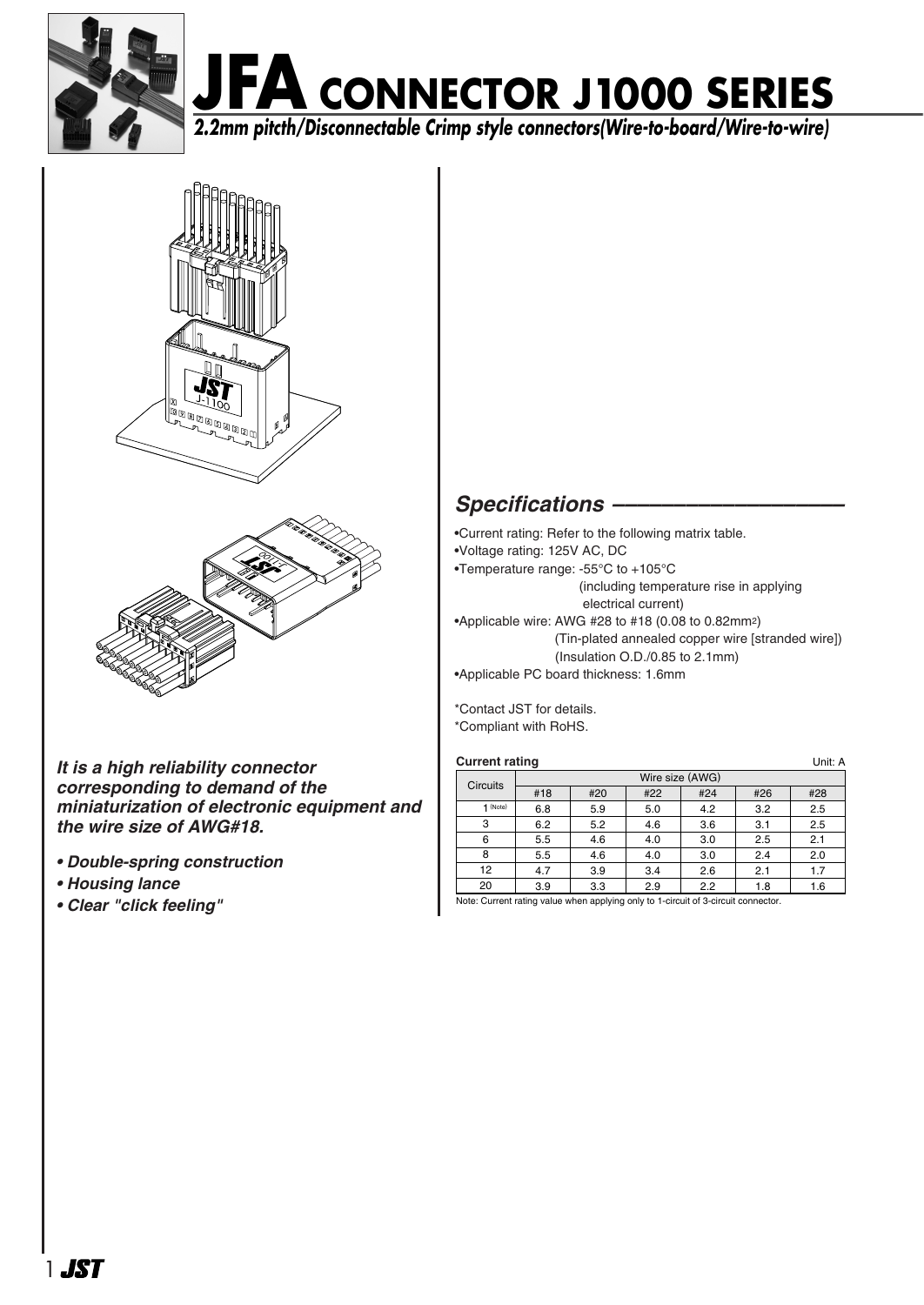## **JFA CONNECTOR/J1000 SERIES**

#### *Receptacle contact*



| (mm)<br>Nominal<br>AWG#<br>mm <sup>2</sup><br>-                           |                         | Applicable wire |               |           | Insulation O.D. Q'ty / reel |  |  |
|---------------------------------------------------------------------------|-------------------------|-----------------|---------------|-----------|-----------------------------|--|--|
|                                                                           | Strip contact Model No. |                 |               |           |                             |  |  |
|                                                                           | SF1F-002 (*) -P0.6      | м               | $0.08 - 0.22$ | $28 - 24$ | $0.85 - 1.43$               |  |  |
| SF1F-21 (*) -P0.6<br>$0.30 - 0.82$<br>$22 - 18$<br>$1.60 - 2.10$<br>5,000 |                         |                 |               |           |                             |  |  |

Material and Finish

Copper alloy, tin-plated, gold-plated

*RoHS compliance*

*Note: Finish(\*):T ......Tin-plated GC ...Gold-plated*

### *Tab contact*



|                         | Applicable wire |                 |           | Insulation O.D. Q'ty / reel |       |  |
|-------------------------|-----------------|-----------------|-----------|-----------------------------|-------|--|
| Strip contact Model No. | Nominal         | mm <sup>2</sup> | AWG#      | (mm)                        |       |  |
| SF1M-002 (*) -M0.6A     | М               | $0.08 - 0.22$   | $28 - 24$ | $0.85 - 1.43$               |       |  |
| SF1M-21 (*) -M0.6A      |                 | $0.30 - 0.82$   | $22 - 18$ | $1.60 - 2.10$               | 5,000 |  |

Material and Finish

Copper alloy, tin-plated, gold-plated

#### *RoHS compliance*

*Note: Finish(\*):T ......Tin-plated GC ...Gold-plated*

#### *Crimping machine, Applicator*

| Strip contact Model No. | Crimping<br>machine | Crimp<br>applicator | <b>Dies</b>                         | Crimp applicator<br>with dies | Hand crimp<br>tools |
|-------------------------|---------------------|---------------------|-------------------------------------|-------------------------------|---------------------|
| SF1F-002 (*) -P0.6      | AP-K2NL             | MKS-L               | MK/SF1F/M-002-06 APLMK SF1F/M002-06 |                               | Refer to            |
| SF1M-002 (*) -M0.6A     |                     |                     |                                     |                               | page 15, 16.        |
| SF1F-21 (*) -P0.6       | AP-K2N              | MKS-L               | MK/SF1F/M-21-06 APLMK SF1F/M21-06   |                               | Refer to            |
| SF1M-21 (*) -M0.6A      |                     |                     |                                     |                               | page 15, 16.        |

*• Extraction tool for J1000 series: EJ-JFAJ1100*

*• Hand crimp tool uses the YRK series and refer to page 15, 16 of YRK series hand crimping tools for details.*

*Note 1. Contact JST for fully automatic crimping applicator.*

*2. Finish(\*):T ......Tin-plated*

*GC ...Gold-plated*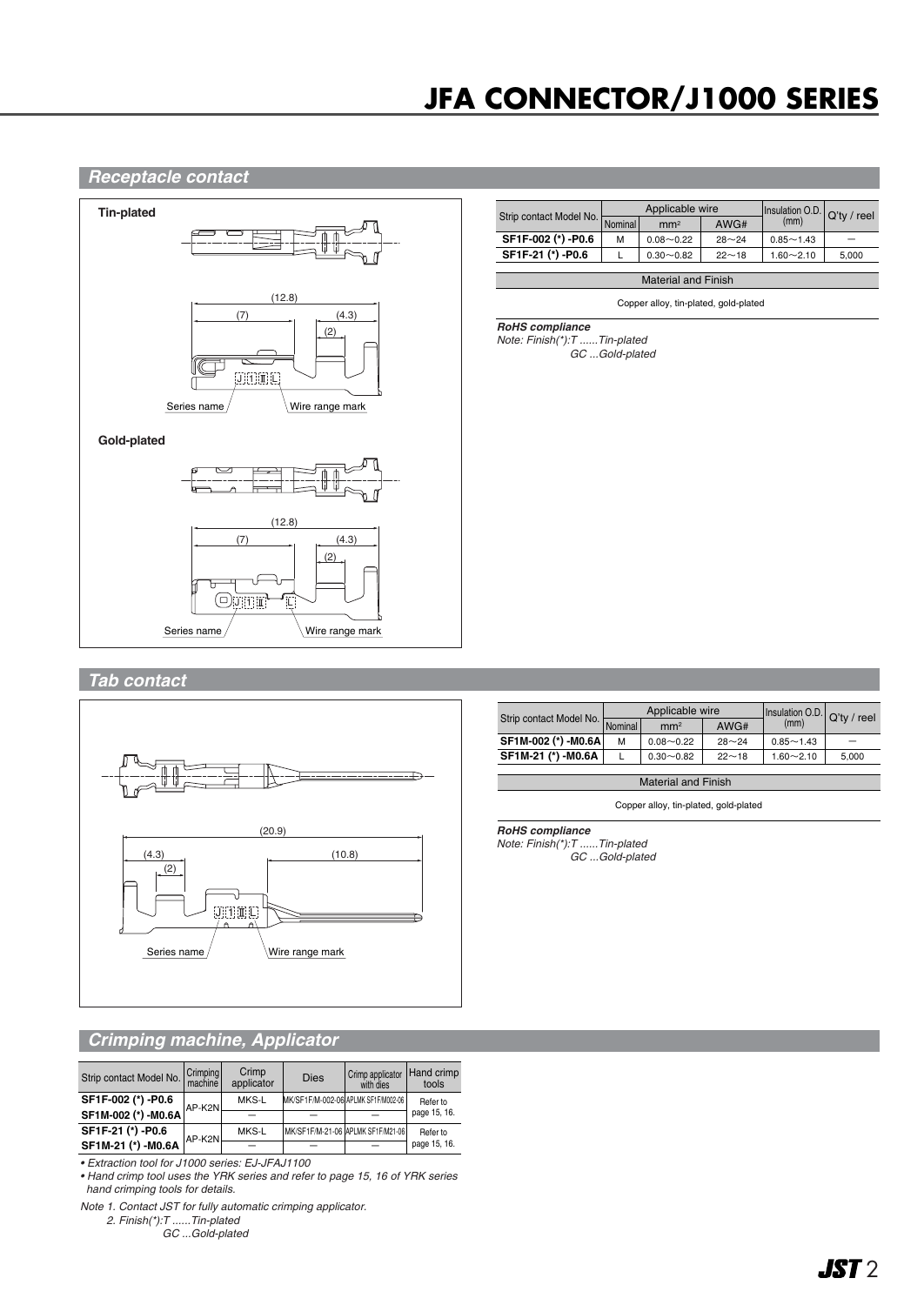### **J1000 SERIES/J1100**

#### *Receptacle housing*



|                 |                     |                 | Dimensions (mm) |               |       |
|-----------------|---------------------|-----------------|-----------------|---------------|-------|
| <b>Circuits</b> | Keying<br>Model No. | А               | в               | $Q'$ ty / box |       |
| 3               | x                   | J11SF-03V-KX    | 4.4             | 7.4           | 1,200 |
|                 | $\checkmark$        | J11SF-03V-KY    | 4.4             | 7.4           | 1,200 |
|                 |                     |                 |                 |               |       |
|                 |                     | <b>Material</b> |                 |               |       |

Glass-filled PBT, UL94V-0, black

*RoHS compliance*

#### *Tab housing*



|                                  |        |                      | Dimensions (mm) |     |               |  |  |  |  |  |
|----------------------------------|--------|----------------------|-----------------|-----|---------------|--|--|--|--|--|
| <b>Circuits</b>                  | Keying | Model No.            | A               | в   | $Q'$ ty / box |  |  |  |  |  |
| 3                                | x      | <b>J11SFM-03V-KX</b> | 4.4             | 9.2 | 500           |  |  |  |  |  |
|                                  | v      | <b>J11SFM-03V-KY</b> | 4.4             | 9.2 | 500           |  |  |  |  |  |
|                                  |        |                      |                 |     |               |  |  |  |  |  |
| <b>Material</b>                  |        |                      |                 |     |               |  |  |  |  |  |
| Glass-filled PBT, UL94V-0, black |        |                      |                 |     |               |  |  |  |  |  |

*RoHS compliance*

#### *Header Top entry type (Center locking type)*



#### Circuits Keying Model No.  $\begin{array}{|c|c|c|c|c|c|c|c|c|}\n\hline\nA & B & Q'ty / box\n\end{array}$  $3 \frac{\times}{\frac{3}{\cdot\cdot\cdot}}$ Y  **B03B-J11SK-(\*)XR B03B-J11SK-(\*)YR** Dimensions (mm)  $\,$  B 4.4 4.4  $\overline{9.2}$ 9.2 625 625

| <b>Material and Finish</b>                                                                                                                      |
|-------------------------------------------------------------------------------------------------------------------------------------------------|
| Post: Copper alloy, tin-plated, gold-plated<br>Housing: Glass-filled PBT, UL94V-0, black<br>Reinforcing metal fixture: Copper alloy, tin-plated |
| <b>RoHS compliance</b> Gold-plated product displays (LF) on a label.                                                                            |

*Note: Finish(\*):T .......Tin-plated GW ...Gold-plated*

#### *Header Side entry type (Center locking type)*



|          | Keying |                  | Dimensions (mm) |     |               |
|----------|--------|------------------|-----------------|-----|---------------|
| Circuits |        | Model No.        |                 | в   | $Q'$ ty / box |
| 3        | x      | S03B-J11SK-(*)XR | 4.4             | 9.2 | 600           |
|          |        | S03B-J11SK-(*)YR | 4.4             | 9.2 | 600           |
|          |        |                  |                 |     |               |

Post: Copper alloy, tin-plated, gold-plated Housing: Glass-filled PBT, UL94V-0, black Reinforcing metal fixture: Copper alloy, tin-plated Material and Finish

*RoHS compliance Gold-plated product displays (LF) on a label. Note: Finish(\*):T .......Tin-plated GW ...Gold-plated*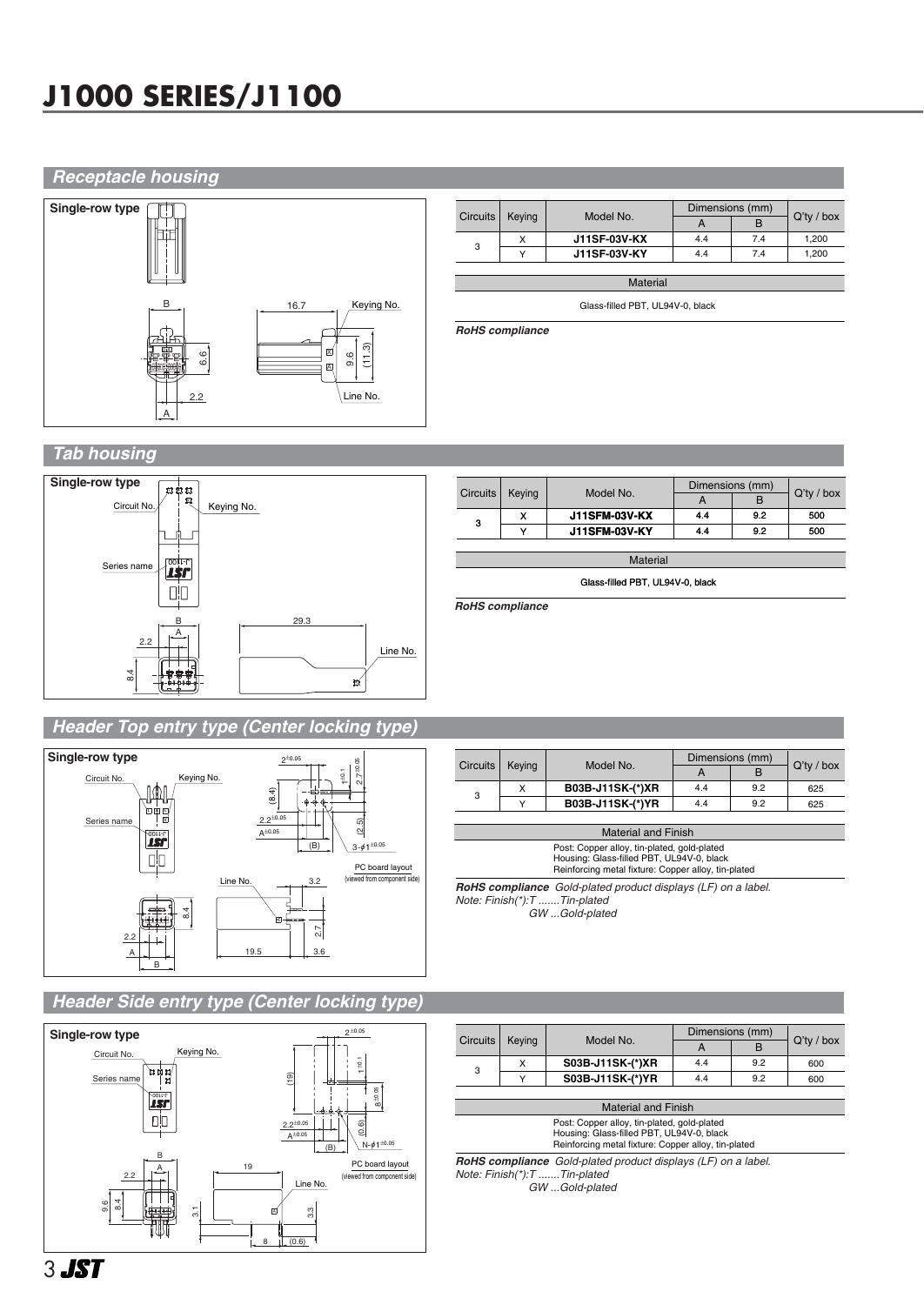### **J1000 SERIES/J1100**

#### *Receptacle housing* **Double-row type**  $16.7$  Keying No. 3.9 u-<del>An</del>g ਚਚੇਚ X (15.2) 10.5 B ,,,,,,,,,,,,,, A 2.2 Line No. A

|                 |        |                     |      | Dimensions (mm) |               |
|-----------------|--------|---------------------|------|-----------------|---------------|
| <b>Circuits</b> | Keying | Model No.           | A    | <sub>B</sub>    | $Q'$ ty / box |
| 6               | X      | J11DF-06V-KX        | 4.4  | 8.0             | 800           |
|                 | Υ      | J11DF-06V-KY        | 4.4  | 8.0             | 800           |
| 8               | X      | <b>J11DF-08V-KX</b> | 6.6  | 10.2            | 500           |
|                 | Υ      | J11DF-08V-KY        | 6.6  | 10.2            | 500           |
| 12              | X      | J11DF-12V-KX        | 11.0 | 14.6            | 400           |
|                 | Υ      | J11DF-12V-KY        | 11.0 | 14.6            | 400           |
| 20              | X      | J11DF-20V-KX        | 19.8 | 23.4            | 250           |
|                 | Y      | J11DF-20V-KY        | 19.8 | 23.4            | 250           |
| 22              | X      | <b>J11DF-22V-KX</b> | 22.0 | 25.6            |               |
|                 | Υ      | J11DF-22V-KY        | 22.0 | 25.6            |               |
| 26              | x      | J11DF-26V-KX        | 26.4 | 30.0            |               |
|                 | Υ      | J11DF-26V-KY        | 26.4 | 30.0            |               |
| 30              | x      | J11DF-30V-KX        | 30.8 | 34.4            |               |
|                 | Y      | J11DF-30V-KY        | 30.8 | 34.4            |               |

**Material** 

Glass-filled PBT, UL94V-0, black

*RoHS compliance* 

#### *Tab housing*

![](_page_3_Figure_7.jpeg)

|          |        | Model No.            | Dimensions (mm) |      |               |
|----------|--------|----------------------|-----------------|------|---------------|
| Circuits | Keying |                      |                 | в    | $Q'$ ty / box |
| 6        | x      | <b>J11DFM-06V-KX</b> | 4.4             | 9.2  | 400           |
| 8        | x      | <b>J11DFM-08V-KX</b> | 6.6             | 11.4 | 300           |
| 12       |        | <b>J11DFM-12V-KX</b> | 11.0            | 15.8 | 200           |
| 20       | x      | <b>J11DFM-20V-KX</b> | 19.8            | 24.6 | 150           |
|          |        |                      |                 |      |               |

**Material** 

Glass-filled PBT, UL94V-0, black

*RoHS compliance*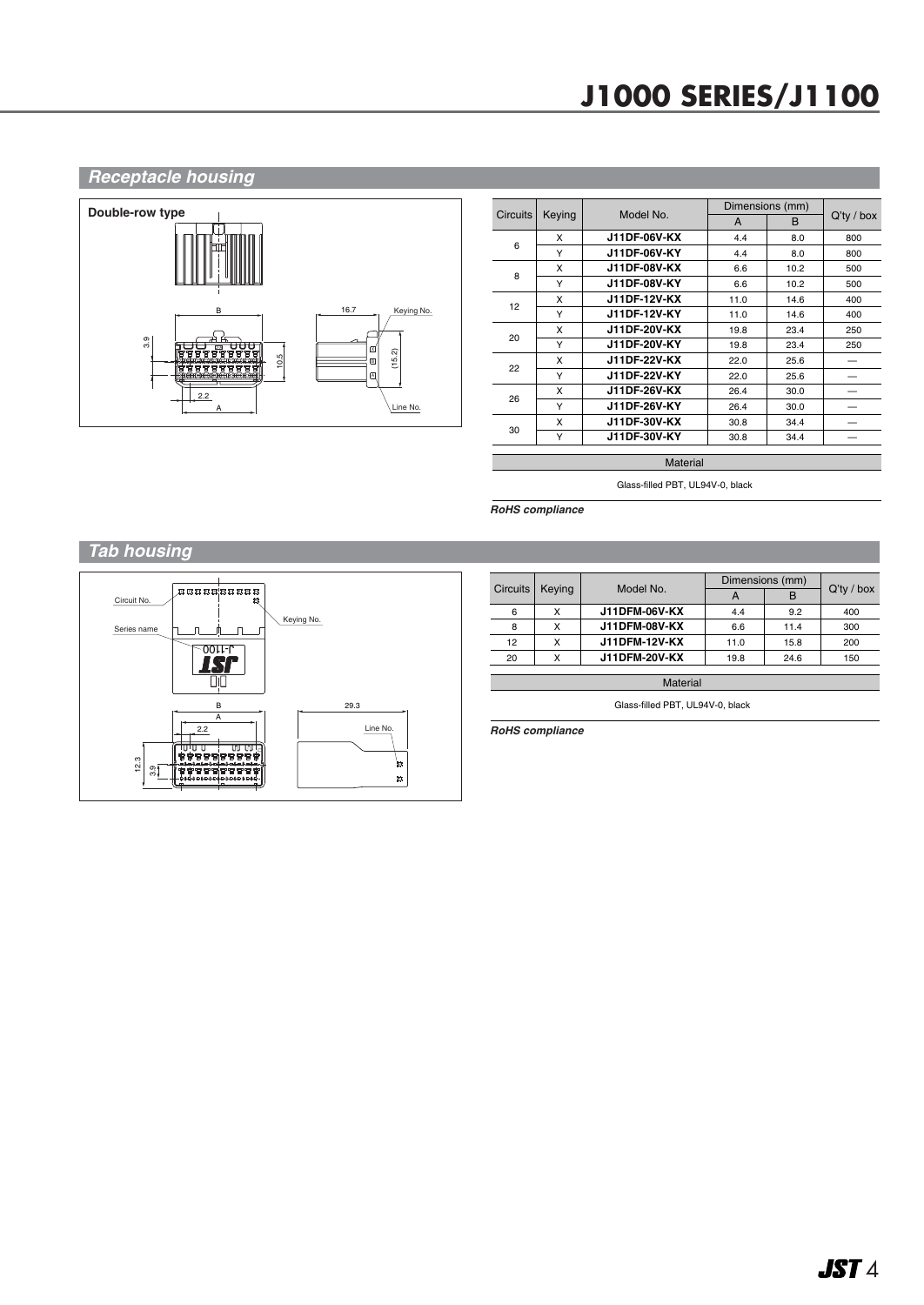### **J1000 SERIES/J1100**

#### *Header Top entry type (Center locking type)*

![](_page_4_Figure_2.jpeg)

|                 |        |                  | Dimensions (mm) |      |      |               |
|-----------------|--------|------------------|-----------------|------|------|---------------|
| <b>Circuits</b> | Keying | Model No.        | A               | B    | C    | $Q'$ ty / box |
| 6               | X      | B06B-J11DK-(*)XR | 4.4             | 9.2  |      | 500           |
|                 | Υ      | B06B-J11DK-(*)YR | 4.4             | 9.2  |      | 500           |
| 8               | X      | B08B-J11DK-(*)XR | 6.6             | 11.4 | 4.4  | 400           |
|                 | Y      | B08B-J11DK-(*)YR | 6.6             | 11.4 | 4.4  | 400           |
| 12              | x      | B12B-J11DK-(*)XR | 11.0            | 15.8 | 8.8  | 280           |
|                 | Y      | B12B-J11DK-(*)YR | 11.0            | 15.8 | 8.8  | 280           |
| 20              | x      | B20B-J11DK-(*)XR | 19.8            | 24.6 | 17.6 | 180           |
|                 | Υ      | B20B-J11DK-(*)YR | 19.8            | 24.6 | 17.6 | 180           |
| 22              | X      | B22B-J11DK-(*)XR | 22.0            | 26.8 | 19.8 |               |
|                 | Y      | B22B-J11DK-(*)YR | 22.0            | 26.8 | 19.8 |               |
| 26              | x      | B26B-J11DK-(*)XR | 26.4            | 31.2 | 24.2 |               |
|                 | Y      | B26B-J11DK-(*)YR | 26.4            | 31.2 | 24.2 |               |
| 30              | x      | B30B-J11DK-(*)XR | 30.8            | 35.6 | 28.6 |               |
|                 | Υ      | B30B-J11DK-(*)YR | 30.8            | 35.6 | 28.6 |               |

#### Material and Finish

Post: Copper alloy, tin-plated, gold-plated Housing: Glass-filled PBT, UL94V-0, black Reinforcing metal fixture: Copper alloy, tin-plated

*RoHS compliance Gold-plated product displays (LF) on a label. Note: Finish(\*):T .......Tin-plated GW ...Gold-plated*

### *Header Side entry type (Center locking type)*

![](_page_4_Figure_8.jpeg)

| <b>Circuits</b> |        | Model No.                  | Dimensions (mm) |      |      |               |  |  |  |
|-----------------|--------|----------------------------|-----------------|------|------|---------------|--|--|--|
|                 | Keying |                            | A               | B    | C    | $Q'$ ty / box |  |  |  |
|                 | x      | S06B-J11DK-(*)XR           | 4.4             | 9.2  |      | 375           |  |  |  |
| 6               | Υ      | S06B-J11DK-(*)YR           | 4.4             | 9.2  |      | 375           |  |  |  |
| 8               | x      | S08B-J11DK-(*)XR           | 6.6             | 11.4 |      | 300           |  |  |  |
|                 | Υ      | S08B-J11DK-(*)YR           | 6.6             | 11.4 |      | 300           |  |  |  |
|                 | x      | S12B-J11DK-(*)XR           | 11.0            | 15.8 | 8.8  | 225           |  |  |  |
| 12 <sup>2</sup> | Υ      | S12B-J11DK-(*)YR           | 11.0            | 15.8 | 8.8  | 225           |  |  |  |
|                 | x      | S20B-J11DK-(*)XR           | 19.8            | 24.6 | 17.6 | 135           |  |  |  |
| 20              | Υ      | S20B-J11DK-(*)YR           | 19.8            | 24.6 | 17.6 | 135           |  |  |  |
|                 |        |                            |                 |      |      |               |  |  |  |
|                 |        | <b>Material and Finish</b> |                 |      |      |               |  |  |  |
|                 |        | .                          |                 |      |      |               |  |  |  |

Post: Copper alloy, tin-plated, gold-plated Housing: Glass-filled PBT, UL94V-0, black Reinforcing metal fixture: Copper alloy, tin-plated

*RoHS compliance Gold-plated product displays (LF) on a label. Note: Finish(\*):T .......Tin-plated* 

*GW ...Gold-plated*